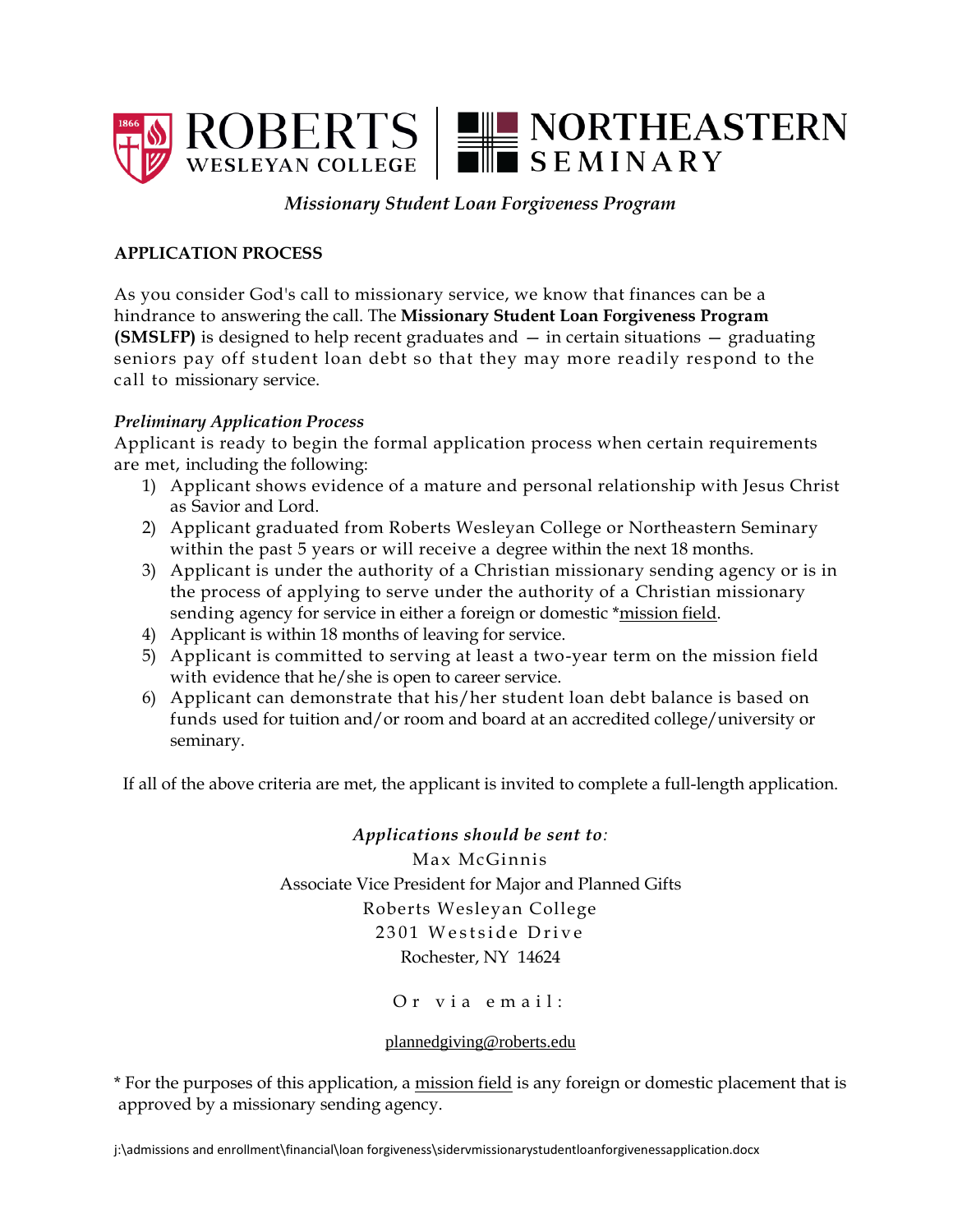# Full-length Application

| Read through this entire form to make sure you have all required information. Please enter all                                                                  |                |                                              |                                                                                                         |
|-----------------------------------------------------------------------------------------------------------------------------------------------------------------|----------------|----------------------------------------------|---------------------------------------------------------------------------------------------------------|
|                                                                                                                                                                 |                |                                              | required information before submitting to Roberts Wesleyan College or Northeastern Seminary. All fields |
| require a response; if you do not have a response enter "not applicable."<br><b>APPLICANT INFORMATION</b>                                                       |                |                                              |                                                                                                         |
| Title<br>First Name                                                                                                                                             | Middle Name    |                                              | Last Name                                                                                               |
|                                                                                                                                                                 |                |                                              |                                                                                                         |
| Address                                                                                                                                                         |                |                                              | Date of Birth                                                                                           |
|                                                                                                                                                                 |                |                                              |                                                                                                         |
| City                                                                                                                                                            | State/Province |                                              | Postal/Zip Code                                                                                         |
|                                                                                                                                                                 |                |                                              |                                                                                                         |
| Home Phone                                                                                                                                                      | Cell Phone     |                                              | Current Email                                                                                           |
|                                                                                                                                                                 |                |                                              |                                                                                                         |
| College/University/Seminary                                                                                                                                     |                |                                              | Degree                                                                                                  |
|                                                                                                                                                                 |                |                                              |                                                                                                         |
| Address                                                                                                                                                         |                |                                              | Year of Graduation (or Projected)                                                                       |
|                                                                                                                                                                 |                |                                              |                                                                                                         |
| City                                                                                                                                                            | State/Province |                                              | Postal/Zip Code                                                                                         |
|                                                                                                                                                                 |                |                                              |                                                                                                         |
| College/University/Seminary Phone                                                                                                                               |                |                                              | College/University/Seminary Website or Registrar Email                                                  |
|                                                                                                                                                                 |                |                                              |                                                                                                         |
| MISSION BOARD/AGENCY INFORMATION                                                                                                                                |                |                                              |                                                                                                         |
| Current Status (select YES to all that apply):                                                                                                                  |                |                                              |                                                                                                         |
| In School                                                                                                                                                       | Yes or No      |                                              |                                                                                                         |
| Applying for Missionary                                                                                                                                         | Yes or No      |                                              |                                                                                                         |
| In Active Missionary Service<br>Yes or No                                                                                                                       |                |                                              |                                                                                                         |
| If applying or in active missionary service, what is the name of the Mission Board/Agency?                                                                      |                |                                              |                                                                                                         |
|                                                                                                                                                                 |                |                                              |                                                                                                         |
| Mission Board/Agency Address                                                                                                                                    |                |                                              | Years of Service or Project Start Date                                                                  |
|                                                                                                                                                                 |                |                                              |                                                                                                         |
| City                                                                                                                                                            | State/Province |                                              | Postal/Zip Code                                                                                         |
|                                                                                                                                                                 |                |                                              |                                                                                                         |
| Mission Board/Agency Phone                                                                                                                                      |                | Mission Board/Agency Website or Contact Name |                                                                                                         |
|                                                                                                                                                                 |                |                                              |                                                                                                         |
| STUDENT LOAN INFORMATON                                                                                                                                         |                |                                              |                                                                                                         |
| Total Amount of Current Student Loan Debt:                                                                                                                      |                |                                              |                                                                                                         |
| Name of Creditor/Loan Fund:                                                                                                                                     |                |                                              |                                                                                                         |
| Anticipated Pay off Date:                                                                                                                                       |                |                                              |                                                                                                         |
| Monthly Debt Payment:                                                                                                                                           |                |                                              |                                                                                                         |
| Approval for funding is contingent on submission of semi-<br>annual reports detailing progress and personal growth.<br>Are you willing to submit these reports? |                |                                              | Yes or No                                                                                               |

j:\admissions and enrollment\financial\loan forgiveness\sidervmissionarystudentloanforgivenessapplication.docx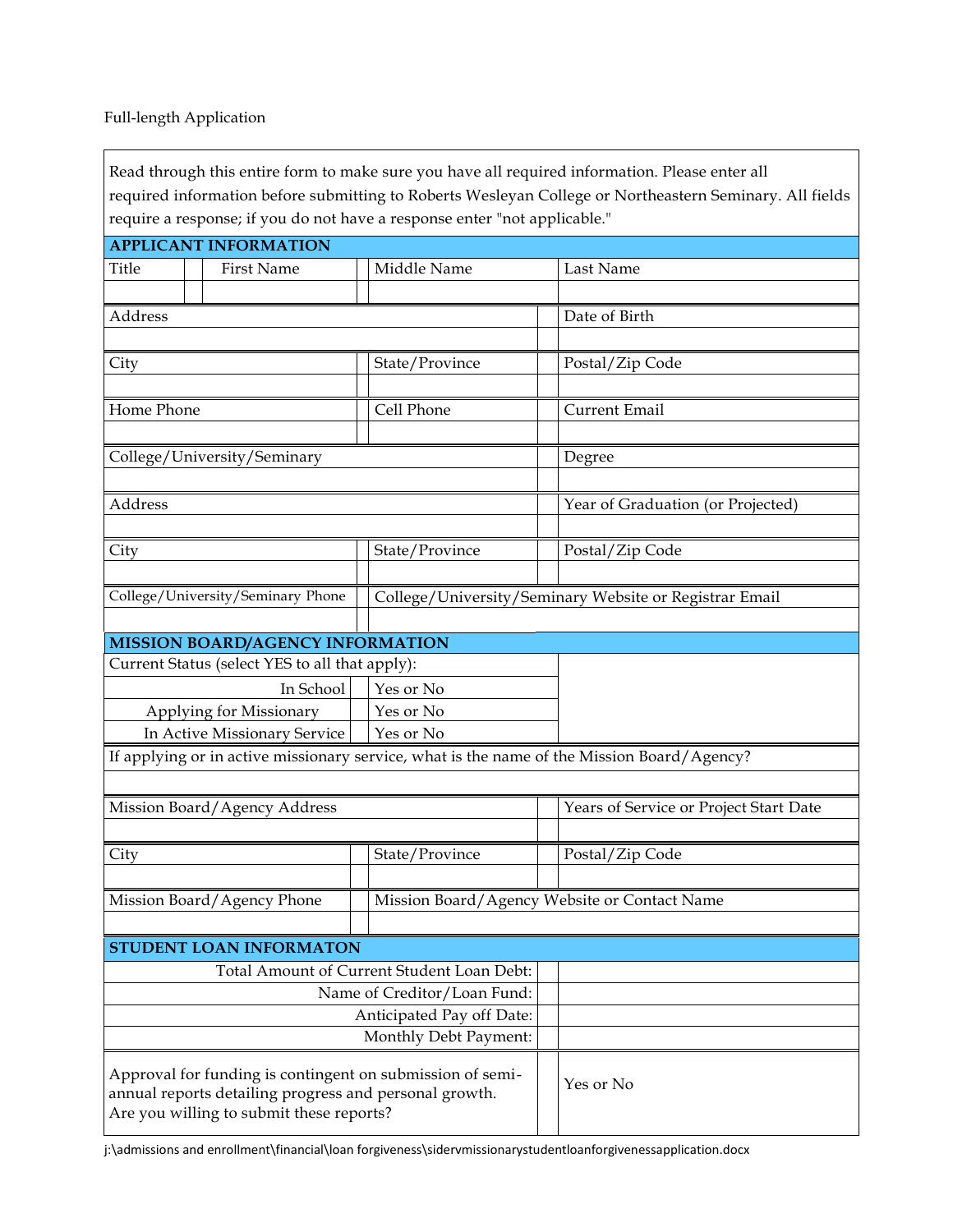#### **QUESTIONS RELATED TO PERSONAL TESTIMONY**

1) Briefly relate how you became a Christian and your relationship with Jesus Christ. Explain how you came to know you were being led by God to the mission field.

2) Are you currently serving on the mission field or have you had prior experience (either long- or short-term)? Explain.

3) How long do you see yourself serving on the mission field?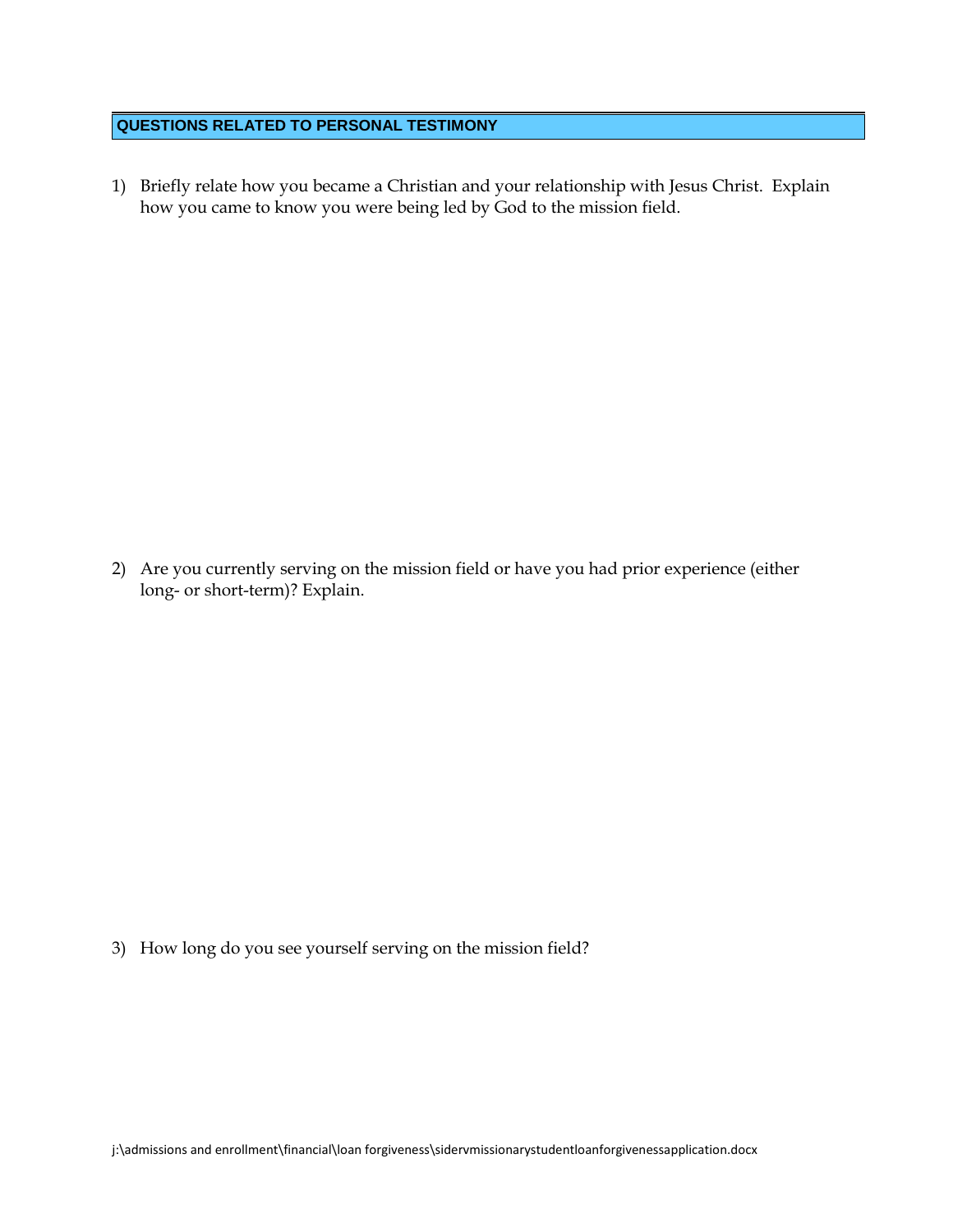### **QUESTIONS RELATED TO PERSONAL TESTIMONY (CONTINUED)**

4) What is the significance of your student loans as a barrier to reaching the mission field?

5) How are you currently handling your debt?

6) What are your fundraising plans for raising salary support? What is your progress toward your fundraising goals?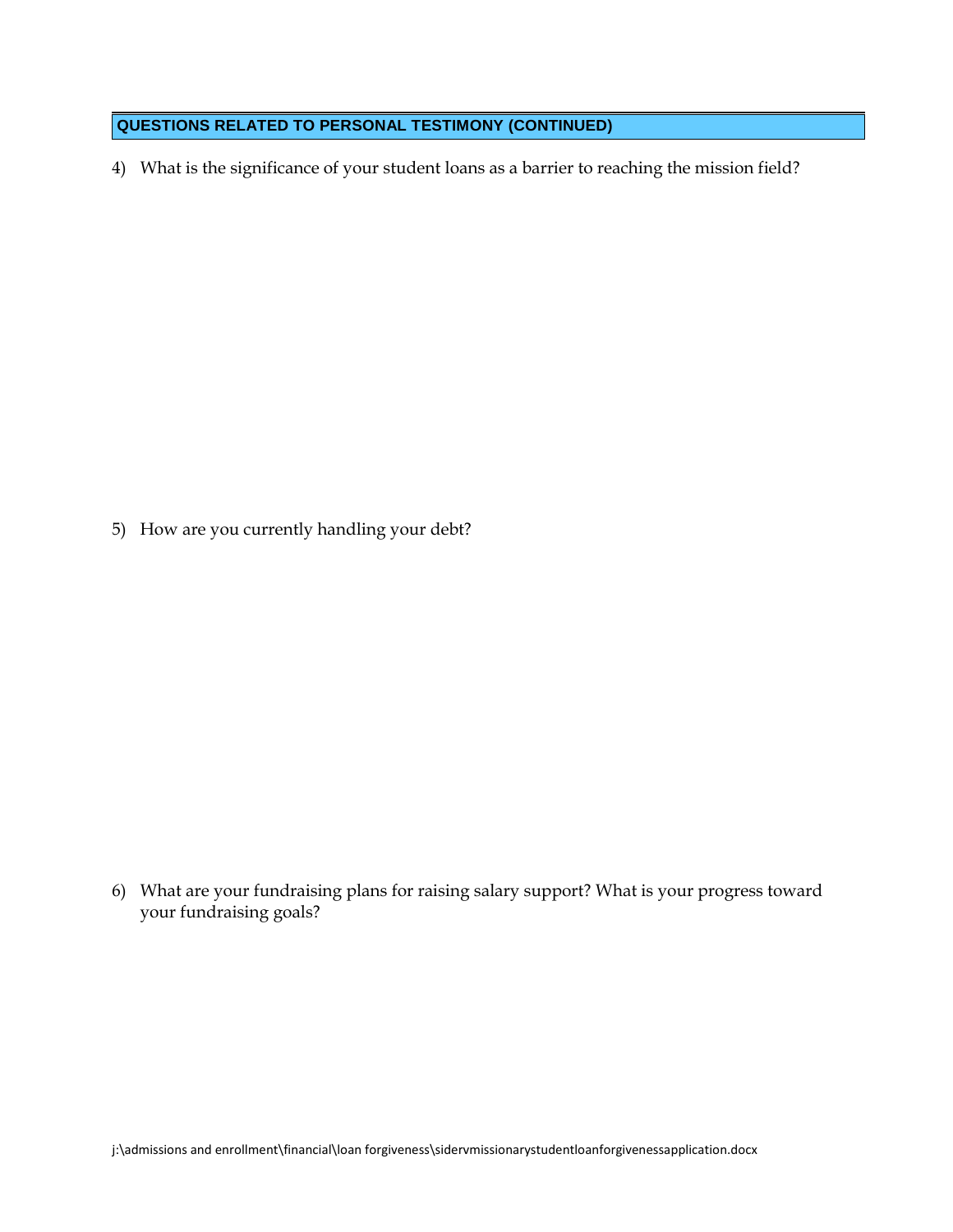## **QUESTIONS RELATED TO PERSONAL TESTIMONY (CONTINUED)**

7) What are you doing to personally prepare for this ministry assignment?

8) What is the location and nature of the missionary service?

# **OTHER MATERIALS**

- Letter of reference from a Professor at Roberts Wesleyan College/Northeastern Seminary
- Letter of reference from pastor or spiritual mentor
- Letter of reference from home/sending church
- Letter of reference from Mission Board/Agency